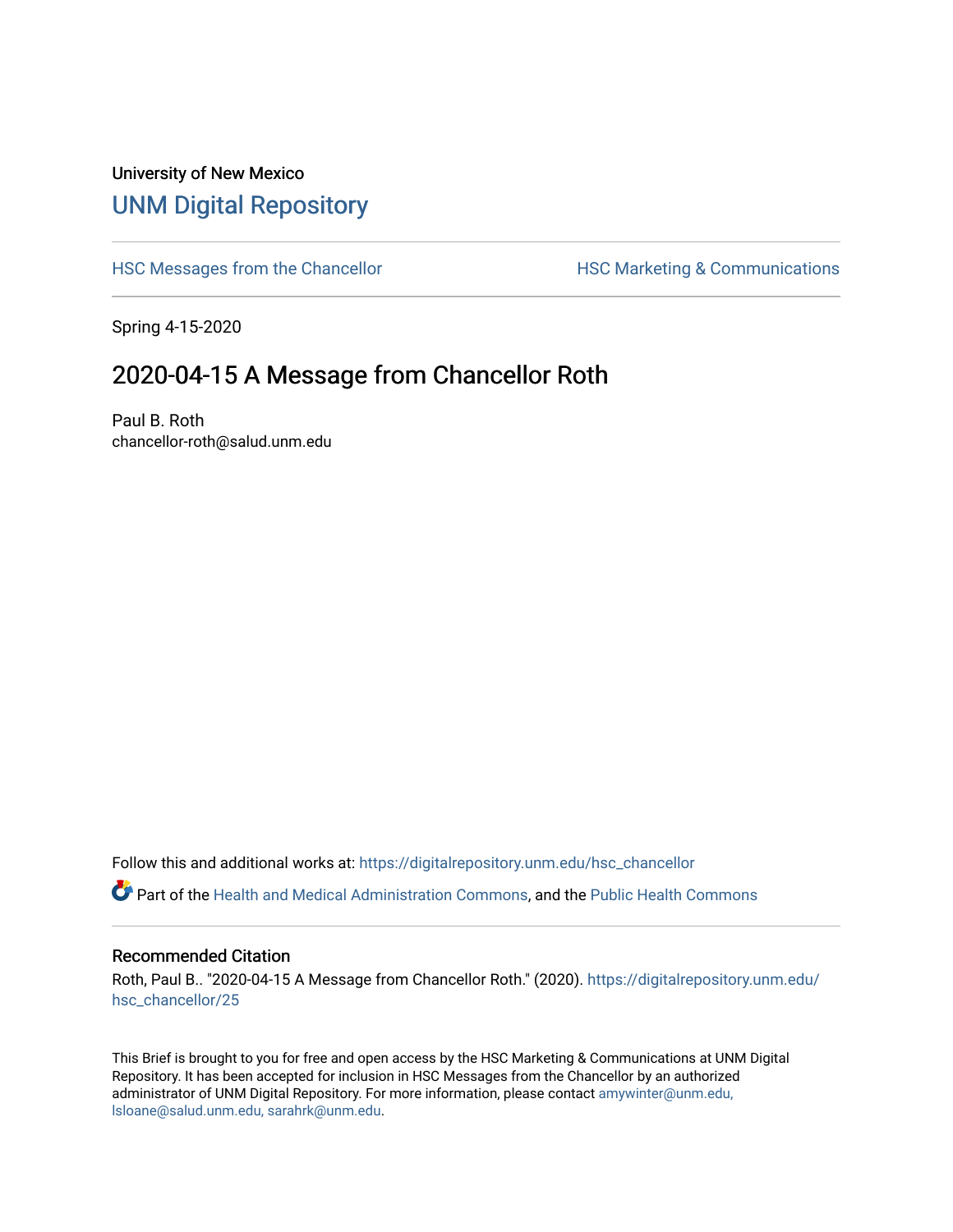

[View this email in your browser](https://mailchi.mp/80f1b1a0656e/message-from-the-chancellor-coronavirus-4387128?e=b4bbfca2c0)

## **A Message from Chancellor Roth**

Dear Colleagues:

There has been much discussion recently amid the tragedy of the COVID-19 pandemic about how it has disrupted daily life and when we might begin returning to normal. I'd like share some thoughts on the subject.

While I understand the incredible economic and personal sacrifices being made by New Mexicans to keep each other safe, I want to ensure we all understand the science underlying these decisions. Just as there is an imperative for preparedness and the development of plans in anticipation for when terrible things happen, there must also be plans for the recovery from these terrible events.

Lately, some have been asking, "Is the treatment becoming worse than the disease?" The devastating toll on families from shutting down businesses – especially small businesses – and the cumulative effect on our state's entire economy is unquestionable, and in many instances heartbreaking.

From my vantage point there are early signs that the spread of this plague is beginning to slow down. That is the good news.

The bad news is that every time in the past 100 years when societies in similar situations have begun relaxing basic public health measures, such as staying at home and dramatically reducing contact with others, there have been sudden resurgences of the disease. That's what we are seeing in China and Singapore today resulting in many unnecessary deaths.

Following the H1N1 outbreak from 11 years ago, it took at least 17 months before the World